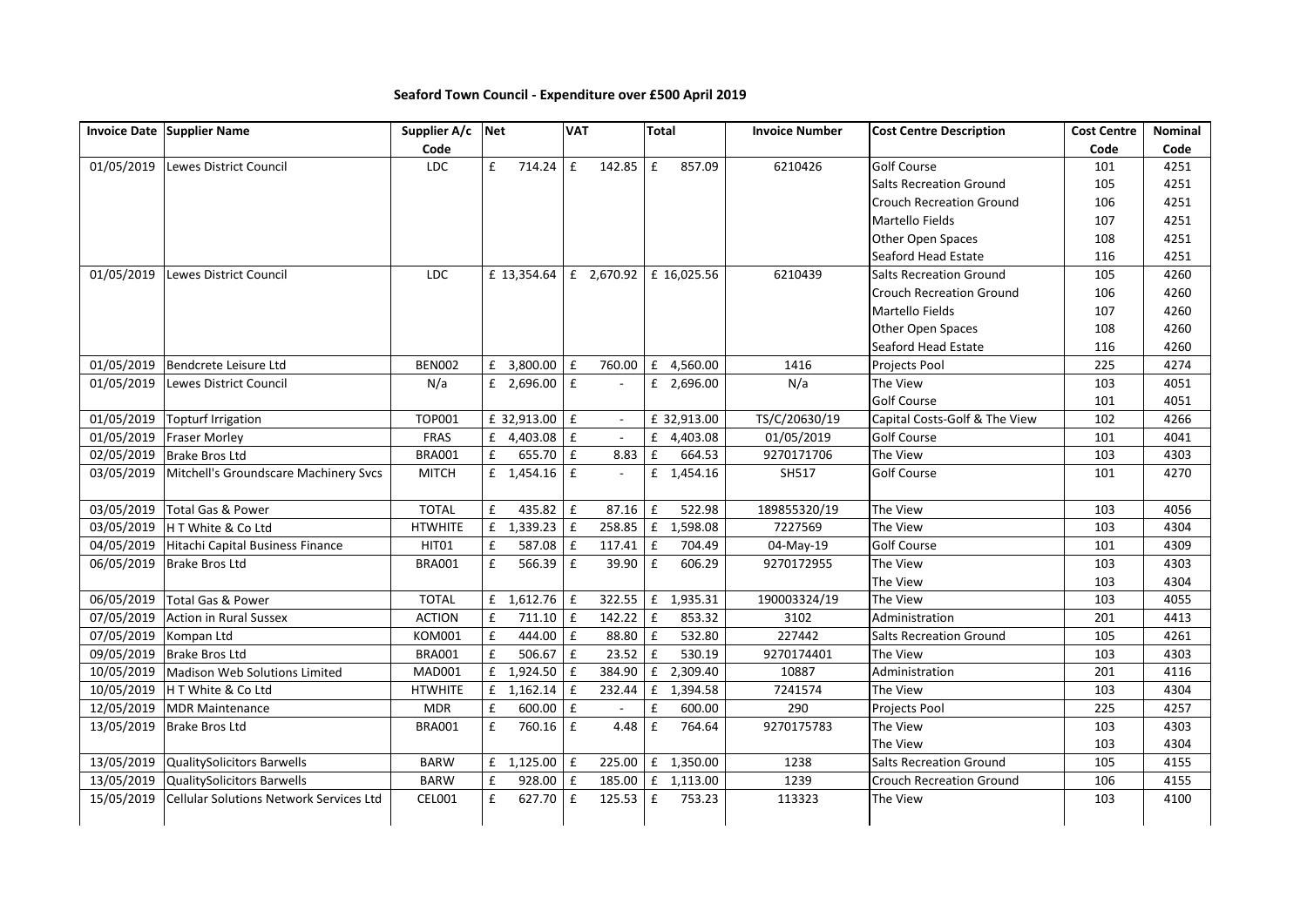|            |                                     |                |                  |                      |                    |                                 |                    |              |                    | Administration                  | 201  | 4100 |
|------------|-------------------------------------|----------------|------------------|----------------------|--------------------|---------------------------------|--------------------|--------------|--------------------|---------------------------------|------|------|
|            |                                     |                |                  |                      |                    |                                 |                    |              |                    | Administration                  | 201  | 4100 |
| 15/05/2019 | H T Partnership                     | HT             | £                | 450.00               | $\mathbf f$        | 90.00                           | $\mathbf f$        | 540.00       | 7404               | Capital Costs-Golf & The View   | 102  | 4267 |
| 16/05/2019 | <b>Brake Bros Ltd</b>               | <b>BRA001</b>  | £                | 696.83               | E                  | $\sim$                          | £                  | 696.83       | 9270177583         | The View                        | 103  | 4303 |
| 16/05/2019 | <b>Orchard Street Furniture</b>     | <b>ORC</b>     | £                | 462.52               | $\mathbf f$        | 92.50                           | $\pmb{\mathsf{f}}$ | 555.02       | 9995               | Seaford Head Estate             | 116  | 4250 |
| 17/05/2019 | <b>SSE</b>                          | SOUTHERN       | £                | $623.39$ $E$         |                    | 124.67                          | $\mathbf f$        | 748.06       | 0037-MARTELLOKIOSK | Seafront                        | 117  | 4055 |
| 17/05/2019 | H T White & Co Ltd                  | <b>HTWHITE</b> | £                | $1,219.03$ £         |                    | 243.80                          | £                  | 1,462.83     | 7253961            | The View                        | 103  | 4304 |
| 17/05/2019 | Wynne's/Seaford Fencing             | <b>WYNNES</b>  |                  | £ 1,087.80           | $\mathbf f$        | 217.56                          |                    | £ 1,305.36   | 1819/486STC        | Projects Pool                   | 225  | 4274 |
| 19/05/2019 | Repointing & Property Maintenance   | <b>REP001</b>  | £                | 680.00               | £                  | 136.00                          | £                  | 816.00       | 18499V             | <b>Crouch Recreation Ground</b> | 106  | 4261 |
| 20/05/2019 | <b>Brake Bros Ltd</b>               | <b>BRA001</b>  | £                | 672.64               | $\mathbf{f}$       | 25.15                           | £                  | 697.79       | 9270178937         | The View                        | 103  | 4303 |
|            |                                     |                |                  |                      |                    |                                 |                    |              |                    | The View                        | 103  | 4304 |
| 21/05/2019 | <b>Collier Turf Care Ltd</b>        | <b>COLL</b>    | £                | 672.00               | $\pmb{\mathsf{f}}$ |                                 | £                  | 672.00       | 146028             | <b>Golf Course</b>              | 101  | 4261 |
|            |                                     |                |                  |                      |                    |                                 |                    |              |                    | <b>Golf Course</b>              | 101  | 4270 |
| 23/05/2019 | <b>Brake Bros Ltd</b>               | <b>BRA001</b>  | £                | 939.36               | l £                | 9.79                            | £                  | 949.15       | 9270180742         | The View                        | 103  | 4303 |
| 23/05/2019 | <b>Wetton Cleaning Services Ltd</b> | <b>WET001</b>  |                  | £ 3,560.34           | $\mathbf{f}$       | 712.07                          |                    | £ 4,272.41   | 133603             | Seafront                        | 117  | 4275 |
|            |                                     |                |                  |                      |                    |                                 |                    |              |                    | South Street                    | 114  | 4275 |
| 23/05/2019 | Southdown Food Supplies             | SOUTHDOWN      | $\mathbf{f}$     | $625.40$ E           |                    |                                 | £                  | 625.40       | 23/05/2019         | The View                        | 103  | 4303 |
| 24/05/2019 | H T White & Co Ltd                  | <b>HTWHITE</b> | £                | 1,428.49 £           |                    | 282.70                          |                    | £ 1,711.19   | 7267971            | The View                        | 103  | 4304 |
| 24/05/2019 | <b>HT</b> Partnership               | HT             | £                | 960.00               | $\mathbf f$        | 192.00                          |                    | £ 1,152.00   | 7421               | Projects Pool                   | 225  | 4274 |
| 24/05/2019 | The Co-operative Bank               | N/a            |                  | £ 43,243.34          | l £                |                                 |                    | £ 43,243.34  | N/a                | Salaries                        | 515  | N/a  |
| 27/05/2019 | Town and County Media Ltd           | <b>TOW001</b>  | £                | 700.00               | l £                | 140.00                          | £                  | 840.00       | 229                | <b>Beach Huts</b>               | 118  | 4110 |
| 28/05/2019 | <b>Total Computers</b>              | <b>TOT001</b>  |                  | £ $1,417.67$ £       |                    | 283.53                          |                    | £ 1,701.20   | SI719626           | Administration                  | 201  | 4272 |
| 28/05/2019 | <b>NEST</b>                         | N/a            | £                | 698.15               | E                  |                                 | £                  | 698.15       | N/a                | Pensions                        | 517  | N/a  |
| 28/05/2019 | <b>PWLB</b>                         | N/a            |                  | £ 17,102.59          | £                  | $\blacksquare$                  |                    | £ 17,102.59  | N/a                | The View                        | 4301 | 103  |
| 29/05/2019 | Mole Valley Farmers Ltd             | <b>MOLE</b>    | £                | 908.21               | E                  | $\blacksquare$                  | £                  | 908.21       | DS898631           | Golf Course                     | 101  | 4270 |
| 30/05/2019 | <b>Brake Bros Ltd</b>               | <b>BRA001</b>  | £                | 516.01               | $\mathbf f$        |                                 | $\pmb{\mathtt{f}}$ | 516.01       | 9270182440         | The View                        | 103  | 4303 |
| 30/05/2019 | Kent County Council (KCS)           | <b>KENT</b>    | £                | 482.72               | £                  | 96.54                           | £                  | 579.26       | KPS130071          | Administration                  | 201  | 4107 |
|            |                                     |                |                  |                      |                    |                                 |                    |              |                    | Administration                  | 201  | 4107 |
|            |                                     |                |                  |                      |                    |                                 |                    |              |                    | Administration                  | 201  | 4107 |
| 31/05/2019 | <b>Cuckmere Cleaning Services</b>   | <b>CUC001</b>  |                  | $f$ 1,192.26 $f$     |                    | $\sim$                          |                    | £ 1,192.26   | 153                | The View                        | 103  | 4201 |
| 31/05/2019 | H T White & Co Ltd                  | <b>HTWHITE</b> |                  | £ $1,641.16$ £       |                    | 325.25                          |                    | £ 1,966.41   | 7282364            | The View                        | 103  | 4304 |
| 31/05/2019 | <b>Canvas Spaces Limited</b>        | <b>CAN001</b>  |                  |                      |                    | £ 67,701.08 $\vert$ £ 13,540.22 |                    | £ 81,241.30  | 171-INV-01         | Projects Pool                   | 225  | 4422 |
| 31/05/2019 | <b>Accordial Limited</b>            | ACC001         | £                | 975.00               | $\pmb{\mathsf{f}}$ | 195.00                          |                    | $f$ 1,170.00 | 5969               | The View                        | 103  | 4275 |
| 31/05/2019 | <b>Avoncrop Amenity Products</b>    | <b>AVON</b>    |                  | $f = 1,184.83$ $f =$ |                    |                                 |                    | £ 1,184.83   | OP/I242351         | Golf Course                     | 101  | 4261 |
| 31/05/2019 | Teddy Treats Children's Charity     | N/a            |                  | £ 2,234.42 $E$       |                    | $\omega$                        |                    | £ 2,234.42   | N/a                | Civic                           | 550  | N/a  |
| 31/05/2019 | Seaford Museum & Heritage Socitey   | N/a            |                  | £ 2,234.42 $E$       |                    |                                 |                    | £ 2,234.42   | N/a                | Civic                           | 550  | N/a  |
| 31/05/2019 | <b>HMRC PAYE</b>                    | N/a            |                  | £ 11,259.15 $E$      |                    |                                 |                    | £ 11,259.15  | N/a                | Administration                  | 515  | N/a  |
| 31/05/2019 | <b>East Sussex Pension Fund</b>     | N/a            |                  | £ 8,919.80 $E$       |                    |                                 | £                  | 8,919.80     | N/a                | Pensions                        | 517  | N/a  |
| 31/05/2019 | Southdown Food Supplies             | SOUTHDOWN      | $\pmb{\text{f}}$ | 572.86 £             |                    |                                 | £                  | 572.86       | 31/05/2019         | The View                        | 103  | 4303 |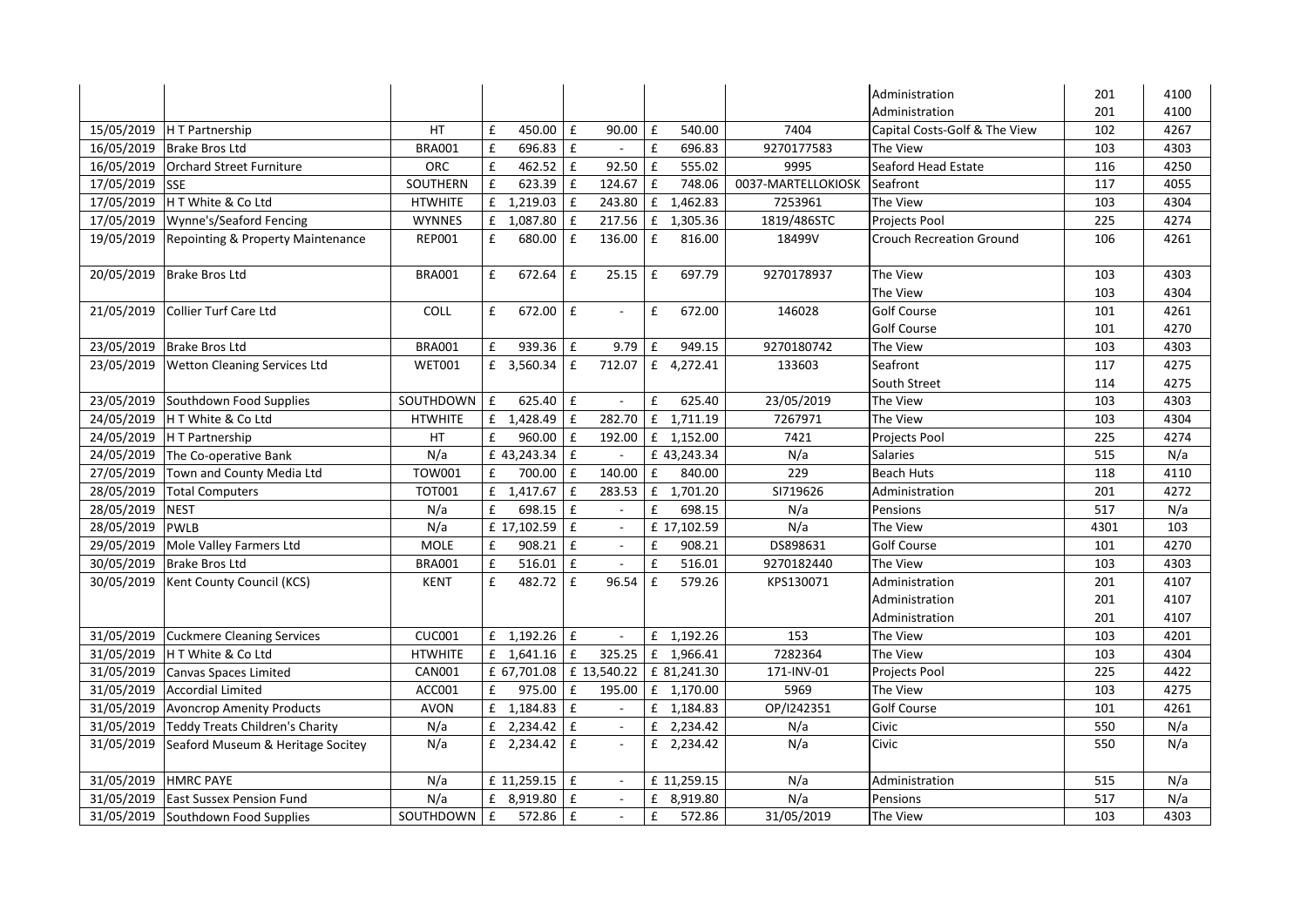| <b>Nominal Code Description</b>      | <b>Transaction Detail</b>      |
|--------------------------------------|--------------------------------|
| Dog Bin Emptying                     | 01/05/19 - 31/05/19            |
| Dog Bin Emptying                     | 01/05/19 - 31/05/19            |
| Dog Bin Emptying                     | 01/05/19 - 31/05/19            |
| Dog Bin Emptying                     | 01/05/19 - 31/05/19            |
| Dog Bin Emptying                     | 01/05/19 - 31/05/19            |
| Dog Bin Emptying                     | 01/05/19 - 31/05/19            |
| <b>Grounds Maintenance Contract</b>  | 01/05/19 - 31/05/19            |
| Grounds Maintenance Contract         | 01/05/19 - 31/05/19            |
| Grounds Maintenance Contract         | 01/05/19 - 31/05/19            |
| <b>Grounds Maintenance Contract</b>  | 01/05/19 - 31/05/19            |
| Grounds Maintenance Contract         | 01/05/19 - 31/05/19            |
| Projects Expenditure                 | 2 No. Table Tennis Tables      |
| Rates                                | Rates - May 19                 |
| Rates                                | Rates - May 19                 |
| Borehole & Related Expenditure       | Irrigation Works Option 1      |
| Golf Professional Retainer           | May 2019 Retainer              |
| <b>Food Expenditure</b>              | Kitchen Food                   |
| Vehicles & Equipment Maint           | Regrind/Replace Parts          |
| Gas                                  | April 19 Gas                   |
| Bar Expenditure                      | <b>Bar Drinks</b>              |
| <b>Buggy Lease &amp; Maintenance</b> | May 19 Lease Rental            |
| Food Expenditure                     | Kitchen Food                   |
|                                      |                                |
| <b>Bar Expenditure</b>               | <b>Bar Snacks</b>              |
| Electricity                          | April 19 Electricity           |
| Neighbourhood Plan                   | NHP Services/Travel/NDPSupport |
| Grounds Maint non contract           | Saturn Carousel Rope/Seat      |
| Food Expenditure                     | Kitchen Food                   |
| Web Site                             | <b>New STC Website</b>         |
| <b>Bar Expenditure</b>               | <b>Bar Drinks</b>              |
| Seafront Improvement Plan            | Easy Access Refit              |
| Food Expenditure                     | Kitchen Food                   |
| <b>Bar Expenditure</b>               | <b>Bar Snacks</b>              |
| <b>Professional Fees</b>             | Seaford Cricket Club Lease     |
| <b>Professional Fees</b>             | <b>Community Garden Lease</b>  |